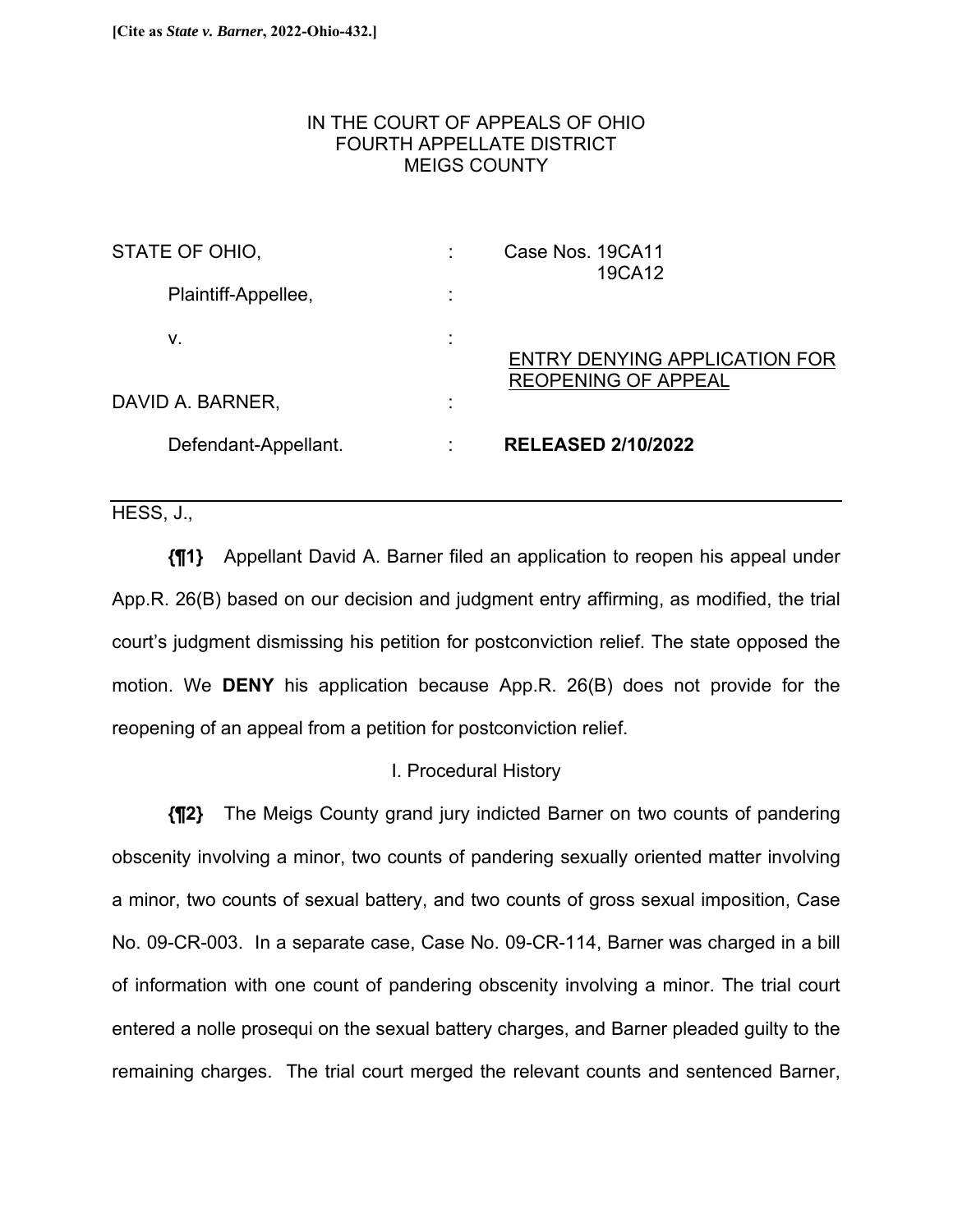in Case No. 09-CR-114, to a prison term of eight years for pandering obscenity involving a minor, and, in Case No. 09-CR-003, to 18 months for the first count of pandering obscenity involving a minor, a five-year community control sanction for the second count of pandering obscenity involving a minor, and five years each on the two gross sexual imposition counts, all to be served consecutively for a total prison term of 19.5 years, with the community control sanction to be served consecutive to the prison term. Barner appealed but did not raise any purported sentencing errors and we affirmed the judgment. *State v. Barner*, 4th Dist. Meigs No. 10CA9, 2012-Ohio-4584.

**{¶3}** In 2019, nine years after his conviction, Barner filed a Petition to Vacate or Set Aside Judgment of Conviction or Sentence in which he contended that the trial court did not comply with statutory requirements for imposing consecutive sentences. He argued that he was denied the protections of R.C. 2929.14(C)(4) because the trial court did not make factual findings before imposing consecutive sentences. He claimed he "was told at sentencing that the law requiring the fact finding was no longer required" but in 2014 the Supreme Court of Ohio upheld the factual findings requirement in *State v. Bonnell*, 140 Ohio St.3d 209, 2014-Ohio-3177, 16 N.E.3d 659. The trial court summarily found his petition "not well-taken" and denied it. Barner appealed and we affirmed the trial court's judgment, modified to reflect that the court should have dismissed the petition as untimely. *State v. Barner,* 4th Dist. Meigs Nos. 19CA11, 19CA12, 2021-Ohio-654.

**{¶4}** In December 2021, over nine months after we journalized our decision affirming the denial of his petition for postconviction relief, Barner filed a Motion to Reopen Appeal in Case Nos. 19CA11 and 19CA12.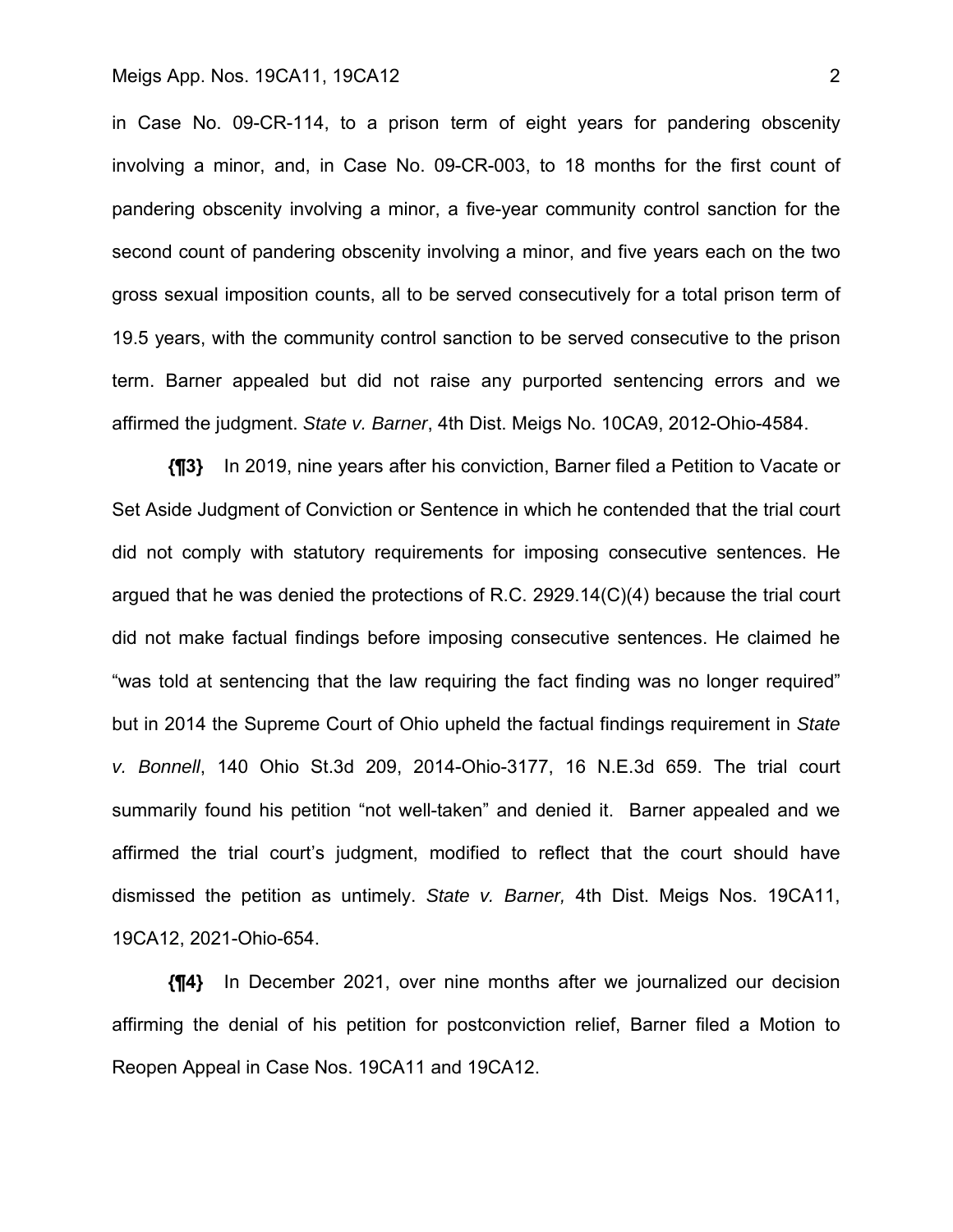#### II. Legal Analysis

**{¶5}** App.R. 26(B)(1) governs an application for reopening and provides:

(1) A defendant in a criminal case may apply for reopening of the appeal from *the judgment of conviction and sentence*, based on a claim of ineffective assistance of counsel. An application for reopening shall be filed in the court of appeals where the appeal was decided within ninety days from the journalization of the appellate judgment unless the application shows good cause for filing at a later time. (Emphasis added.)

**{¶6}** Because Barner seeks to reopen his appeal from the trial court's denial of his petition for postconviction relief, and not an appeal from a judgment of conviction and sentence, no basis exists under App.R. 26(B) to reopen the appeal. *State v. Loomer*, 76 Ohio St.3d 398, 399, 1996-Ohio-59, 667 N.E.2d 1209 (App.R. 26(B) is clearly limited to appeals from the judgment of conviction and sentence); *State v. Smith,* 8th Dist. Cuyahoga No. 108727, 2021-Ohio-202; *State v. Bush,* 7th Dist. Mahoning No. 18MA0105, 2020-Ohio-1147, ¶ 3 ("App.R. 26(B) does not apply to post-judgment motions such as postconviction relief petitions"); *State v. Perotti*, 8th Dist. Cuyahoga No. 73743, 2005-Ohio-2175, ¶ 3 (an effort to reopen the appeal of a postconviction relief petition is beyond the scope of App.R. 26(B)).

**{¶7}** Even if we were to construe Barner's application as one to reopen his original appeal from the judgment and conviction in Case No. 10CA9, Barner's application fails to comply with the requirements of App.R. 26(B)(1), among which are: (1) he does not raise a claim of ineffective assistance of appellate counsel; (2) the application was not filed within ninety days from the journalization of the 2012 appellate judgment; and (3) he has not made a showing of good cause for an untimely filing nearly a decade later.